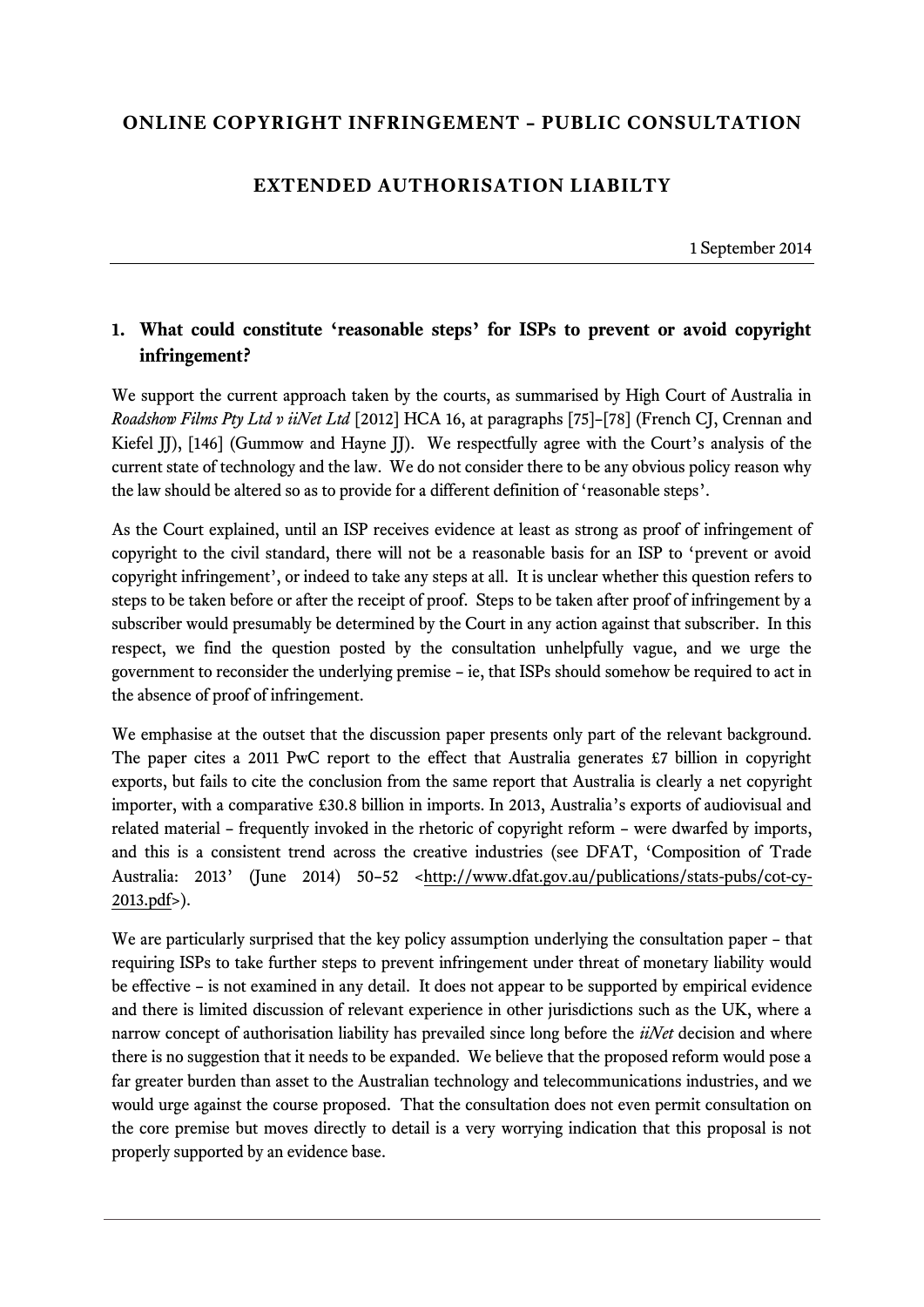## **2. How should the costs of any 'reasonable steps' be shared between industry participants?**

For the reasons we explained in answer to question 1, we do not consider that any further steps need to be taken by ISPs and so no issue of cost-sharing arises. However, to the extent that the government legislation is enacted to require more of ISPs, we think this question proceeds from a false premise.

As non-wrongdoers, the starting point is that an innocent party is not required to bear the costs of any enforcement action taken to cease facilitating wrongdoing. This is a cardinal principle of the common law. The government should carefully consider the decision of the House of Lords in *Norwich Pharmacal Co v Customs and Excise Commissioners* [1974] AC 133 (a case where the respondent was required to disclose evidence to assist the claimant rights-holder), where Lord Reid stated at 176 that any steps taken by the innocent defendant would be 'at the expense of the person seeking the disclosure' (ie, the rights-holder).

In the context of internet enforcement and copyright, the same principles apply: see *Totalise plc v The Motley Fool Ltd* [2002] 1 WLR 1233. In that case, Aldous LJ held that costs incurred by an innocent internet service (in that case a website operator) should be paid by the rights-holder, who would be free to recover them in due course from the ultimate wrongdoer. Only where an ISP is 'implicated in a crime or tort or seeks to obstruct justice being done' should it be required to bear its costs: at 1237 (Aldous LJ). This approach is essentially sound and we consider that the same approach would and should apply under Australian law.

As such, we would strongly urge the government to recognise that ISPs are not primary wrongdoers. Any steps they would be required to take would be to enforce private property rights of third parties. As such, the costs of that enforcement should be borne solely by rights-holders, unless the ISP is itself proved to be a primary wrongdoer.

# **3. Should the legislation provide further guidance on what would constitute 'reasonable steps'?**

For the reasons we have explained in answer to question 1, we do not think it is appropriate to legislate to require ISPs to act in circumstances where they do not currently owe any duties to act.

Moreover, there is no need for any statutory notice-and-notice scheme. Rights-holders are already free to apply to a court for disclosure of subscribers' identities and can, if they wish, send notices to those subscribers alleging infringement. Courts, and not ISPs, remain the appropriate gatekeepers of that process, given its potential to interfere with the privacy rights of consumers as data subjects. That rights-holders find existing mechanisms insufficient suggests that they have not adequately employed existing mechanisms for disclosure of subscriber information, and are unwilling (perhaps for public relation reasons) to enforce their own rights against infringers. However, that embarrassment is not a valid reason for requiring ISPs to enforce those rights instead.

The international experience is telling. The US and NZ approaches – which, it must be noted, differ critically from the UK light-touch approach – are the exception and not the norm. Far from being the preferred or effective position, a comprehensive study published this year by Monash University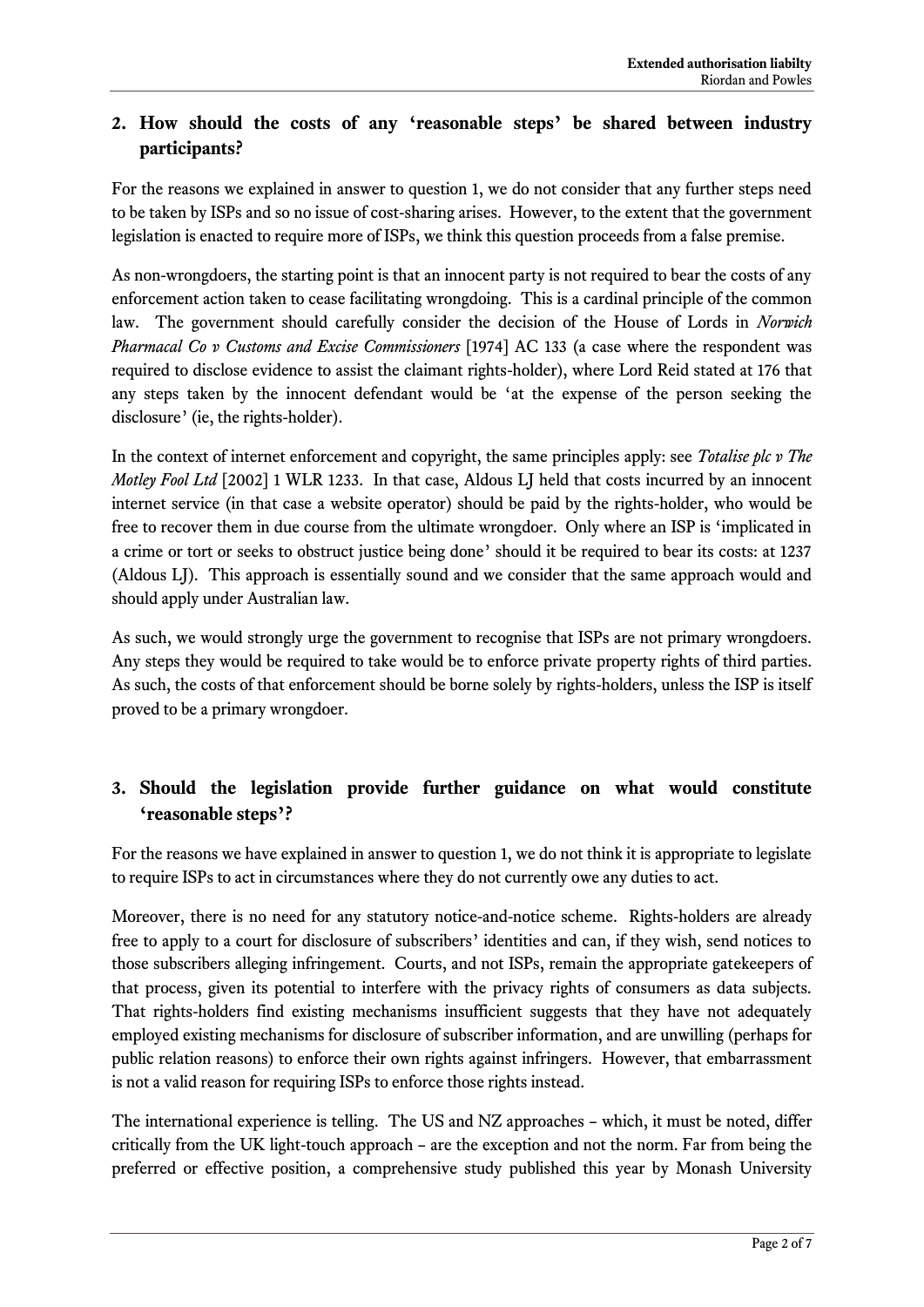academic Rebecca Giblin, building on other work, concludes that there is little to no evidence that graduated response mechanisms are either successful or effective: see Rebecca Giblin, 'Evaluating Graduated Response' (2014) 37 *Columbia Journal of Law and the Arts* 147.

## **4. Should different ISPs be able to adopt different 'reasonable steps' and, if so, what would be required within a legislative framework to accommodate this?**

N/A

## **5. What rights should consumers have in response to any scheme or 'reasonable steps' taken by ISPs or rights holders? Does the legislative framework need to provide for these rights?**

We are concerned that this question suggests a presumption that ISPs will be required to take action against consumers in the absence of a finding of copyright infringement against that subscriber, supported by adequate and admissible evidence. For the reasons we have indicated, any scheme or steps should be premised upon a finding of infringement by a court.

If this is not the government's preferred policy, that would render statutory guarantees for the quality of evidence, consumers' rights of appeal, and the burden of costs of such appeals, all the more important.

# **6. What matters should the Court consider when determining whether to grant an injunction to block access to a particular website?**

We consider that the approach taken in section 97A of the *Copyright, Designs and Patents Act 1988* (UK) is generally appropriate. Section 97A permits rights-holders to apply to a court for an order that a service provider cease the use of its services for copyright infringement, provided that the service provider has actual knowledge of the infringement. In practice, actual knowledge is easily satisfied by the sending of a pre-action notice (or indeed claim documents) to the ISP.

Section 97A applies more widely than ISPs. Because of the broad definition of service provider, it potentially includes website operators, search engines, and web hosts. We do not see any reason to restrict blocking orders to ISPs.

Section 97A has been interpreted broadly in a line of authorities of the High Court of England and Wales. We emphasise six key features of those authorities:

- First, the obligation is not absolute but is a requirement to take steps directed at disabling access to the website. The precise steps which must be taken are, by convention, delimited in detail in the order of the court and are tailored to the individual systems of the respondent.
- Second, blocking is discretionary and conditional upon a judicial finding of infringement by a third party, which is carried on the respondent's service.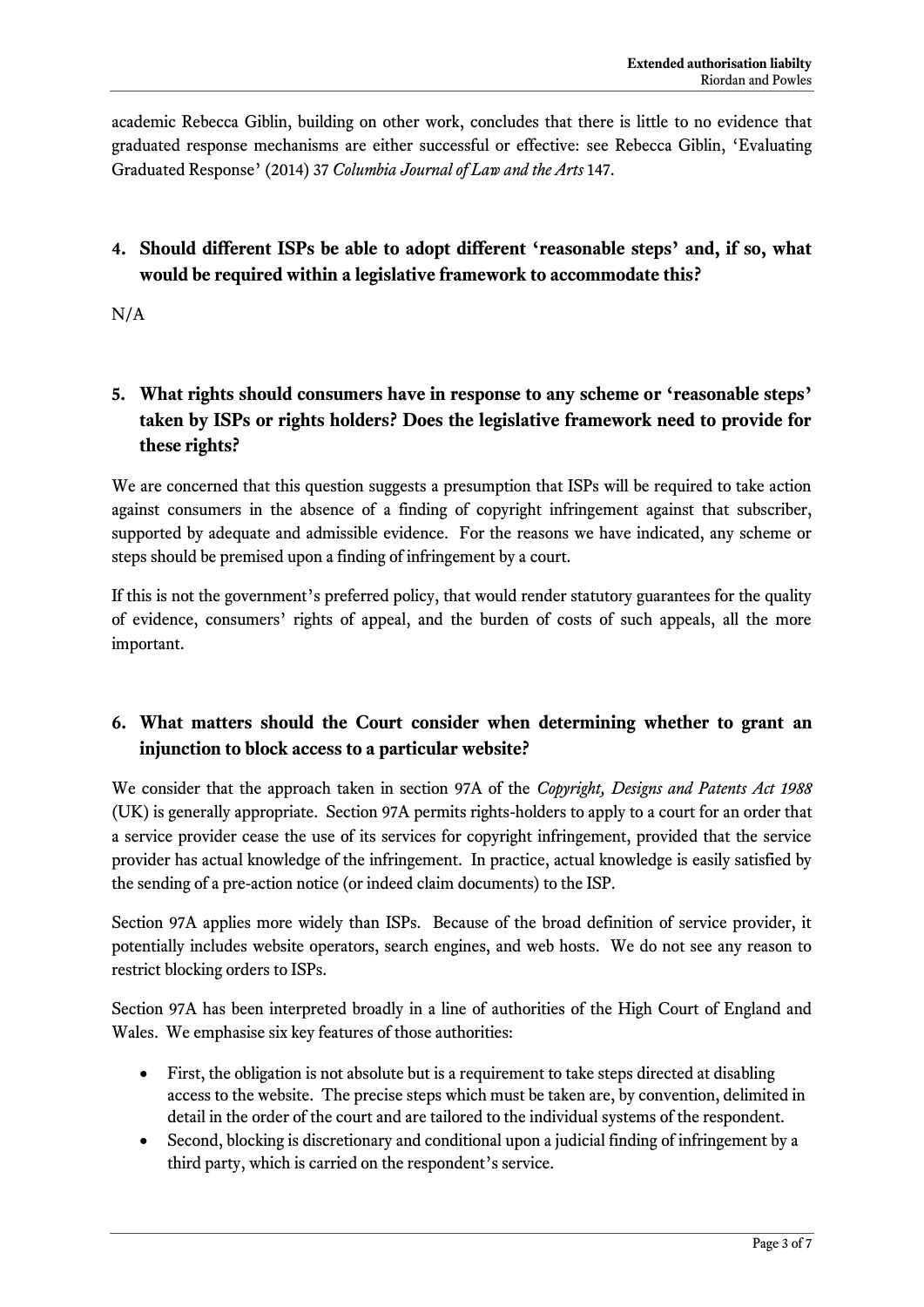- Third, blocking creates no monetary liability.
- Fourth, blocking must be a proportionate remedy in the circumstances, bearing in mind the cost of blocking, the impact on the respondent, the likely effectiveness of the order, the risk of blocking access to non-infringing content, and the available alternative remedies (such as notice-and-takedown against the primary publisher). The risk of overblocking, in particular, is a highly material factor, and orders have so far been made only against obvious safe-havens for infringing content.
- Fifth, blocking orders include a provision for updates. This is a judicial innovation and is properly a matter for the court to supervise. Updates are necessary for orders to have any hope at being even moderately effective, to reflect changes to the IP addresses and URLs of blocked websites. In the UK experience, updates to blocking orders are very frequent, with ISPs being asked to block hundreds of mirror websites for every blocking order that is made.
- Sixth, all of the major English ISPs already have well-established blocking systems in place, which they use to filter child abuse materials and in many cases to provide 'safe' internet services to parents. Those systems have received very substantial capital investment. To our knowledge, no orders have been made against ISPs that do not already possess capable blocking infrastructure. To do so would not be fair or proportionate.

The government should avoid an expansionist approach to delimiting any blocking remedy. A simple provision which permits the courts to engage in a wide proportionality analysis is desirable. Courts should, however, be required to consider certain mandatory factors, including effectiveness, cost, and negative consequences.

Additionally, ISPs as non-wrongdoers should not be required to pay for the costs of (i) appearing at and responding to an application for a blocking injunction; or (ii) implementing or implementing updates to the court's order. This follows from the principles outlined in answer to question 2.

### **7. Would the proposed definition adequately and appropriately expand the safe harbour scheme?**

We encourage the adoption of safe harbours that are framed in technologically neutral terms. We can see no principled reason why safe harbour protection should be limited to "carriage service providers". The same justifications for safe harbour protection (impracticality, fairness, innovation, and chilling effects) apply equally to other providers of internet services. Service providers at the application, network, and physical layers of service provision should be included.

Although the European approach is a useful model, it poses several problems. Currently, the definition of "information society service provider" requires a service to ordinarily be provided for remuneration. This has led to confusion, particularly where service providers (although commercial) do not charge their users for access to the services, but instead rely upon advertising or other business models to generate revenue. Additionally, the framing of the European safe harbours creates difficulties where a service provider engages in activities which both fall within and outside the protected categories of activity (storage, caching and transmission); for example, a social network may store user-created content, but it may also process, rank and publish that content in ways which go beyond mere storage. The courts have found it difficult to apply the safe harbours to these kinds of mixed activities. We would encourage the government to be mindful of these problems when drafting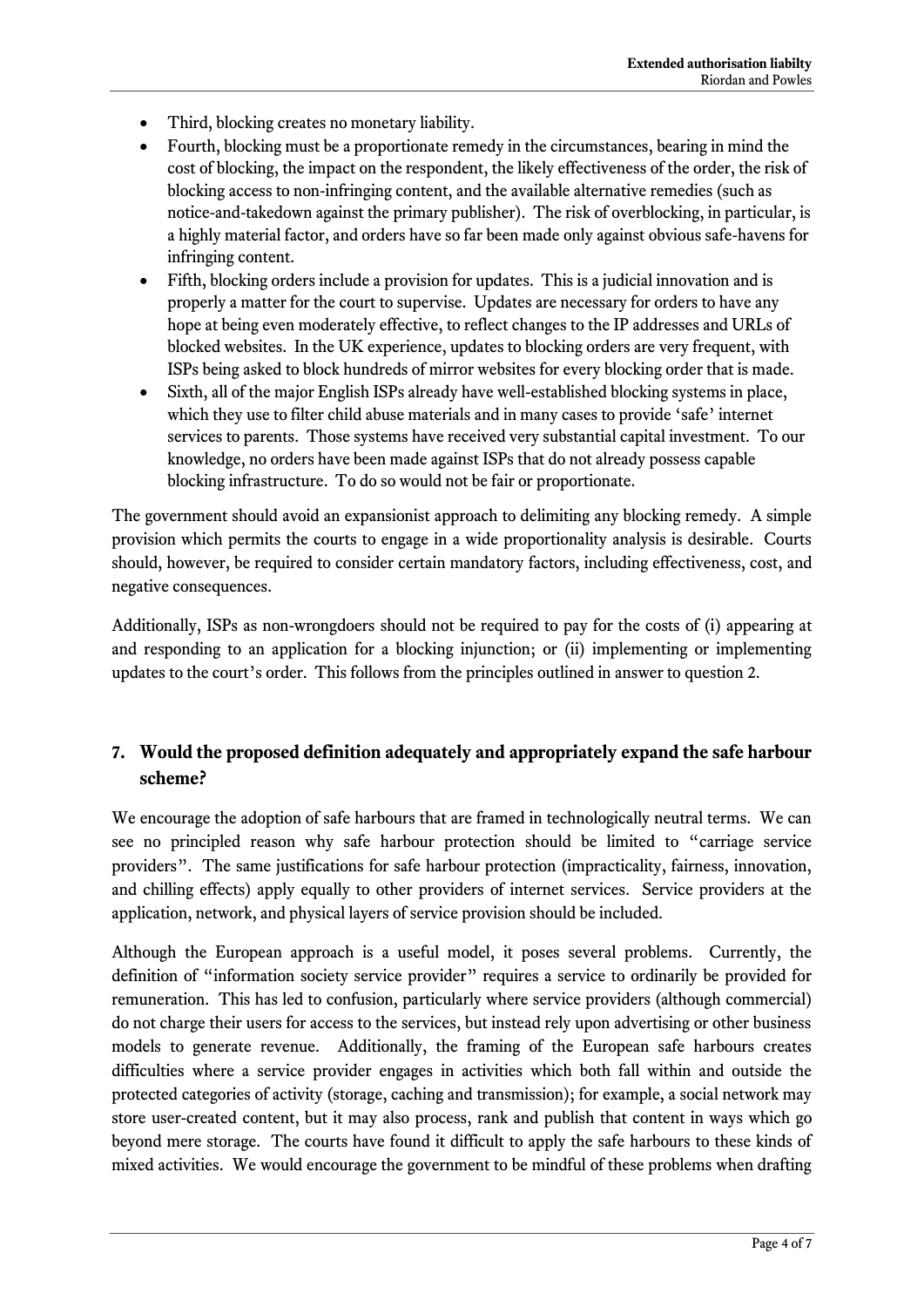any amendments to the safe harbour provisions, and to avoid defining the preconditions unduly restrictively.

### **8. How can the impact of any measures to address online copyright infringement best be measured?**

N/A

### **9. Are there alternative measures to reduce online copyright infringement that may be more effective?**

The discussion paper and proposal proceed on the assumption that ISPs may be held liable to compensate copyright owners for wrongdoing by their subscribers merely by providing those subscribers with Internet access. As we have explained above, we do not think this approach is justified. Rights-holders already have strong protections and enforcement mechanisms at their disposal, including the ability to obtain disclosure of the identity of primary infringers from any service provider. That ability does not require any statutory amendment – it already exists and is a wellestablished feature of the courts' equitable jurisdiction.

To the extent that the government is minded to create additional enforcement measures specifically addressed to the issue of internet infringement, we encourage the government to widen its thinking beyond the blunt instrument of monetary intermediary liability. For example, the government could, after appropriate consultation and evidence-gathering processes:

- provide for de-indexing orders against search engines;
- permit payment freezing orders against payment processors who fund or channel the proceeds of online infringement;
- facilitate the creation of codes of practice dealing with notice-and-takedown;
- strengthen the regime for border seizure of infringing goods;
- ensure that children and young adults are educated about copyright norms and encouraged to create, reuse and remix content; and
- most importantly, take steps to ensure that Australian consumers have a wide range of options to get affordable, timely and unfettered access to legitimate sources of the content they want.

Conversely, efforts by rights-holders to enlist ISPs as unpaid copyright enforcers are likely to be ineffective. Consumers will only become better at hiding their infringements. It will not address the fundamental cause of internet infringement, which is inadequate access to lawful sources of content and to continue facilitating the rapid growth in the uptake of source such as Netflix, Amazon Prime, HBO, Spotify, Google Play, and others – the vast bulk of which simply are not available to Australian consumers because of copyright licensing restrictions.

Our response to online copyright infringement should be measured and carefully considered. We repeat recent statements by the WIPO Director General, and Australia's most senior UN official, Francis Gurry: the solution to copyright infringement is to help consumers to take ownership of solutions to ensuring vibrant creative industries and adequate remuneration for creators. See, for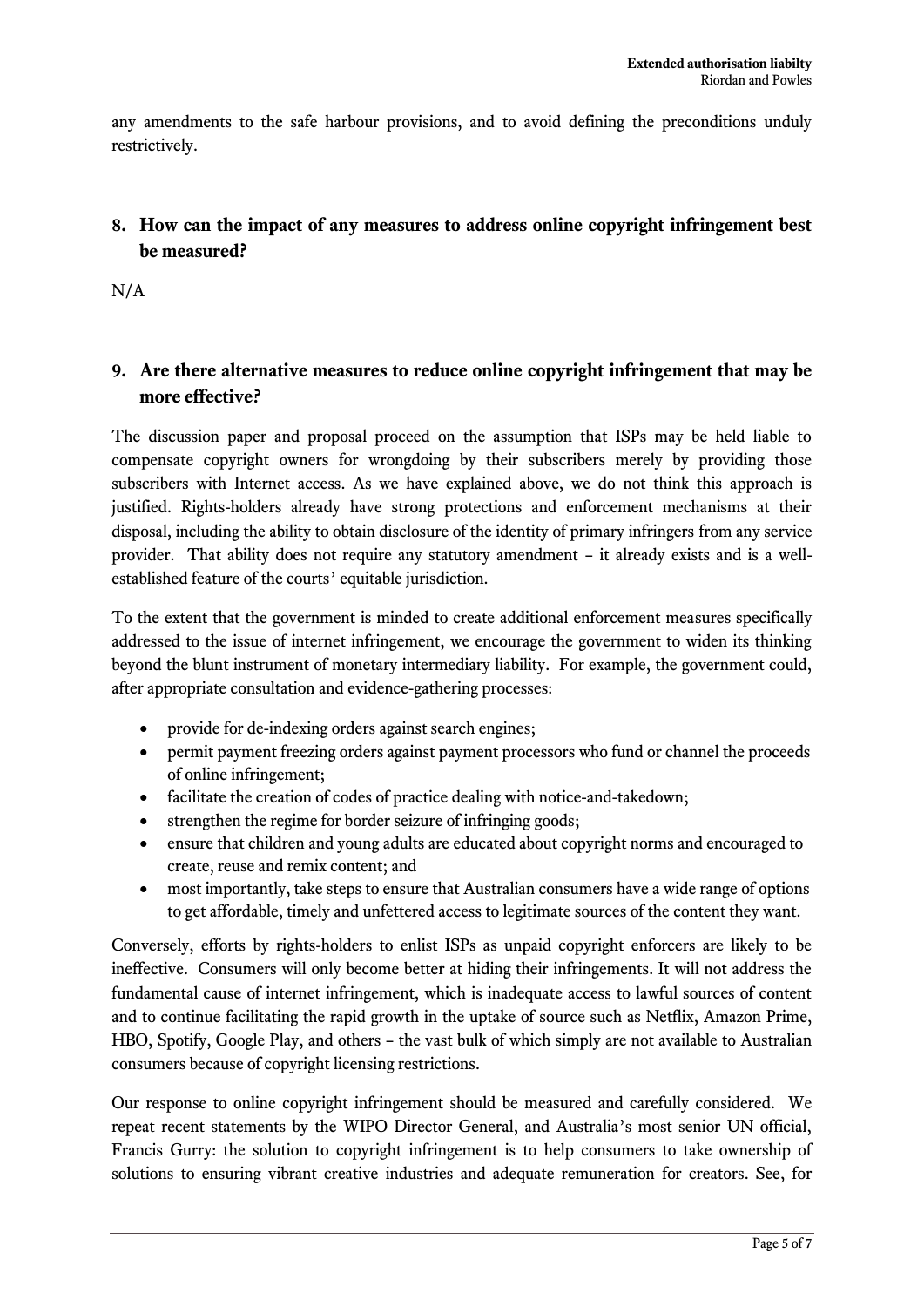example: Francis Gurry, 'The Future of Copyright' (February 2011) <http://www.wipo.int/aboutwipo/en/dgo/speeches/dg\_blueskyconf\_11.html>.

Resources expended on educational notices and on ISP enforcement regimes should be directed instead into providing lawful access that is readily accessible, fairly priced, and portable across devices.

Online infringement will only be reduced by responses that show leadership and that recognise the sources of discontent. As a net importer of IP, Australia has a real opportunity to be a leader for forward-looking measures. By way of example, we think that the following measures are more likely to combat internet infringement than would the government's proposal on ISP liability:

- First, reasonable prices.
- Second, access to content in a timely manner (that is, contemporaneously with international broadcasts and release dates).
- Third, guarantees that consumers will not have their rights shackled by DRM technology that controls how they can use and enjoy content that has been lawfully purchased.
- Fourth, protection of consumers' interests in relation to digital content, including the ability to freely re-download files that have been accidentally deleted or lost, or to transfer between platforms.
- Fifth, the option both to stream media on a subscription basis and to purchase more durable physical copies.
- Sixth, making proper provision for access for people who can't afford to pay (this might require us to look again into the concept of funding and equipping proper public libraries for all forms of media).
- Seventh, a much closer look at the differences between different industries. The traditional publishing sector is not nearly as vocal as the music and film industry in relation to infringement. The reasons, causes, and implications of this should be fully explored.

### **10. What regulatory impacts will the proposals have on you or your organisation?**

 $N/A$ 

## **11. Do the proposals have unintended implications, or create additional burdens for entities other than rights holders and ISPs?**

Expanded authorisation liability could carry a host of unintended consequences. First, if the definition of 'reasonable steps' applies generally, there is a significant risk that that will expose small businesses to greater risk of liability to conduct by their customers, users and suppliers. Second, it may stifle Australia's burgeoning start-up economy by preventing 'disruptive' start-ups from being able to grow into the next Facebook, Google or eBay (all of whom relied upon safe harbours and narrower authorisation liability in order to rise to positions of incumbency). That stifling may occur directly, though industry lawsuits, or indirectly, through a perception of liability risk (rightly or wrongly) which leads those businesses not to receive capital investment at their early stages. Third, other service providers that have more direct control over data (for example, those that store content in some material form, rather than merely transmitting it) may face unintended liability.